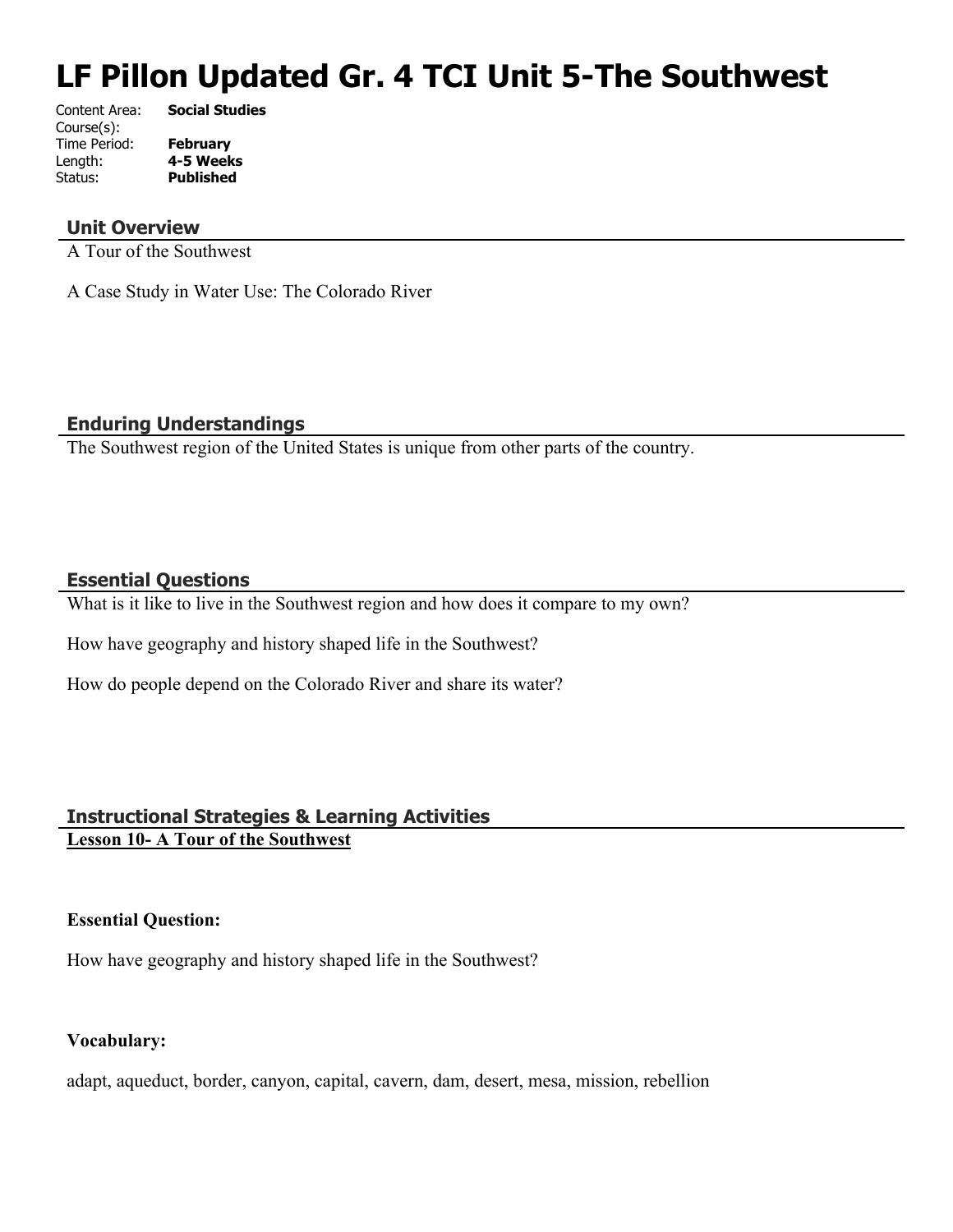# **Preview:**

Follow these steps to complete the Geography Challenge of the Southwest:

- 1. Get a Geography Challenge card from your teacher.
- 2. With your partner, use the maps to look for answers.
- 3. Label the map with the number of the Geography Challenge and its answer.
- 4. Have the teacher check your work.
- 5. Repeat Steps 1–4 until you've answered all 12 Geography Challenge cards.

# **Activities:**

Construct a shoebox diorama that will act as one of nine tour stops in the Southwest.

- 1. **Get into groups of four.** You will each be assigned a role.
- 2. **Review your role.** Read about your responsibilities through the steps.
- 3. **Follow the steps to complete your diorama:**
	- o Explore your tour stop by reading a section of your text.
	- o Learn about the three inhabitants at your tour stop.
	- o Construct your diorama
- 4. Share your diorama and the perspectives of three inhabitants on the geography and history of the area.
- 5. At each stop, you will be:
	- o Welcomed by a **tour director**
	- o Introduced to **three inhabitants**
	- o Given the chance to ask the **tour director** any questions you may have!

You will be writing down three key ideas that you learn at each stop.

#### 6. **Wrap Up**

- 1. What did you learn from the diorama presentations?
- 2. What surprised you most about your tour of the Southwest?
- 3. Which places that you toured are you most interested in visiting in the future? Why?

### **Show What You Know:**

Review the Summary. Then complete this formative assessment.

Match the nine stops on the Southwest tour to their corresponding sticker on a big rig truck.

# **Study Your State: The Most Important Cities in Your State**

Let's answer this question: *How do landforms and resources affect where cities are located?*

**Step 1:** Draw a physical map of your state.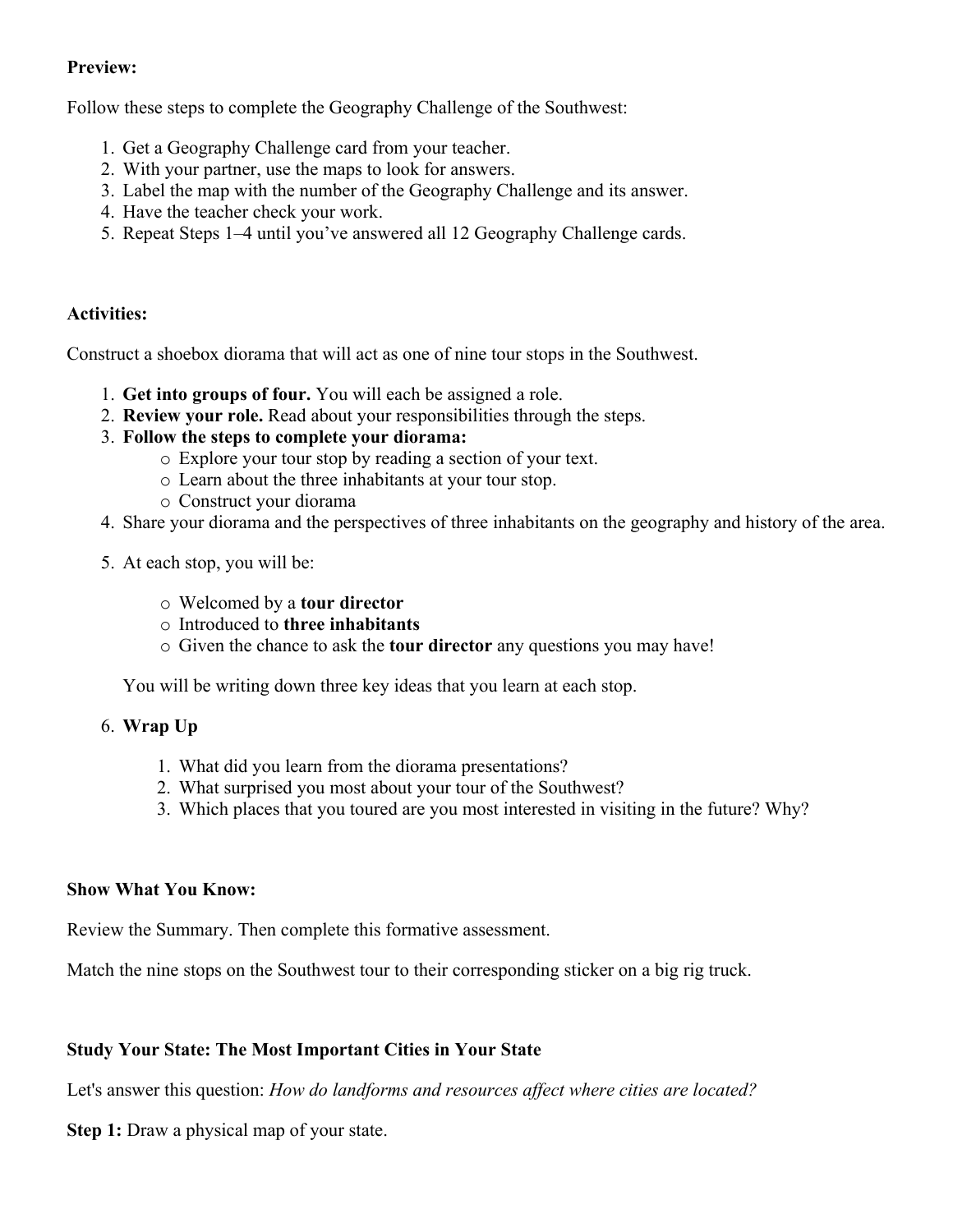- Label a city in your state you want to research.
- Draw symbols to represent different landforms. Include a map key to show what the symbols stand for.

**Step 2:** Write an explanation about why you think the city you chose is located where it is. Use observations about your map to help you form an argument.

**Step 3:** Research the city's history, the natural resources around it, and the people who settled there.

 Revise your explanation based on your research, and then share your revised explanation with a partner.

#### **Lesson 11: A Case Study in Water Use: The Colorado River**

#### **Essential Question:**

How do people depend on the Colorado River and share its water?

#### **Vocabulary:**

conservation, drought, habitat, irrigation, municipality, reservoir, river basin, wastewater

#### **Preview:**

#### **Documentary Descriptions**

Films often have descriptions that draw people to watch them.

Help create the description for this new documentary series on the Colorado River.

Write a brief description about what *The Mighty Colorado River* series might include.

#### **Activiites:**

Write the episode descriptions for the Colorado River series.

- 1. Read Sections 1–5.
- 2. With a partner, complete each episode summary by using information from your text.

#### 3. **Debrief**

What episodes do you think would be most appealing to viewers? Why?

If you were to summarize these episodes in a video that was no longer than a minute—like a trailer for a movie—what are some things you would want viewers to see or hear?

Plan a documentary trailer about the future of the Colorado River.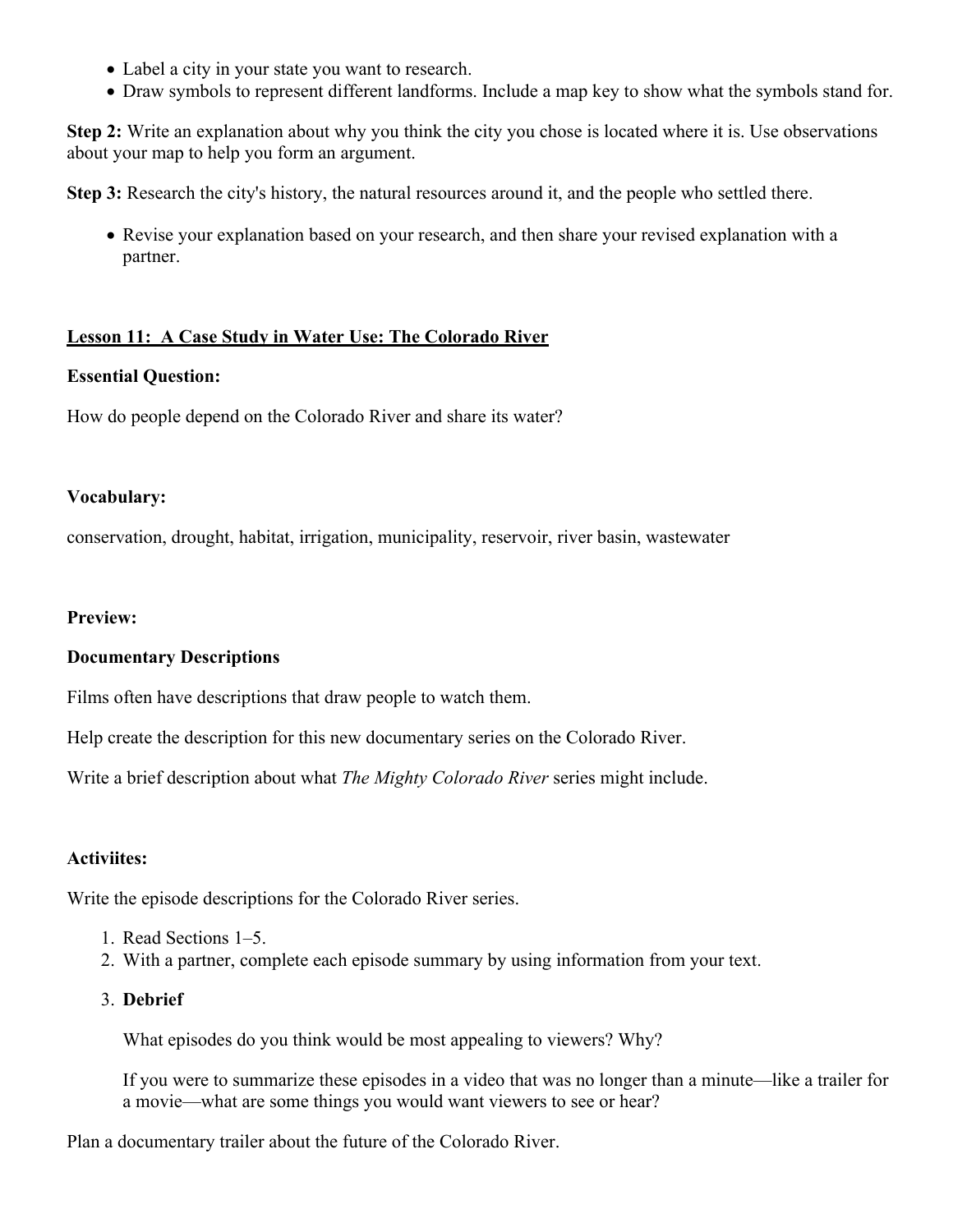- 1. Read Sections 6–11.
- 2. Plan your trailer about the Colorado River by using the storyboard in your Activity Notes.
- 3. Make sure that your trailer includes:
	- o an opening that highlights some of what viewers will see on the series
	- o at least six images or video clips
	- o at least four of the eight vocabulary terms, used appropriately

## **Show What You Know:**

Review the Summary. Then complete this formative assessment,

Create a poster to educate people about future water use challenges in the Colorado River basin.

# **Study Your State: Population Density in Your State:**

Let's answer this question: *What is the biggest water problem facing our state? How can we solve it?*

**Step 1:** Conduct research to identify a water problem that your state is facing.

**Step 2:** Research different solutions to the problem you have identified. Take notes on your sources, and answer these questions about the sources you have chosen:

- Is the author trying to persuade you to think a certain way?
- Does the author want to help only a certain group or business?

**Step 3:** Write a brief presentation about the problem and solutions you have researched. Prepare visual aids for the presentation.

 Follow the instructions below about how you should structure your presentation, and then present your research to the class.

# **Integration of Career Readiness, Life Literacies and Key Skills**

Students will be introduced to a variety of professions and careers as they explore areas of the Southwest and the industries that helped found them.

| TECH.9.4.5.DC.4  | Model safe, legal, and ethical behavior when using online or offline technology (e.g.,<br>$8.1.5.NI.2$ ).                                                             |
|------------------|-----------------------------------------------------------------------------------------------------------------------------------------------------------------------|
| TECH.9.4.5.CT.4  | Apply critical thinking and problem-solving strategies to different types of problems such<br>as personal, academic, community and global (e.g., 6.1.5. Civics CM.3). |
| TECH.9.4.5.GCA.1 | Analyze how culture shapes individual and community perspectives and points of view<br>(e.g., 1.1.5.C2a, RL.5.9, 6.1.5. HistoryCC.8).                                 |
| TECH.9.4.5.DC.1  | Explain the need for and use of copyrights.                                                                                                                           |
| TECH.9.4.5.TL.3  | Format a document using a word processing application to enhance text, change page<br>formatting, and include appropriate images graphics, or symbols.                |
|                  | Curiosity and a willingness to try new ideas (intellectual risk-taking) contributes to the                                                                            |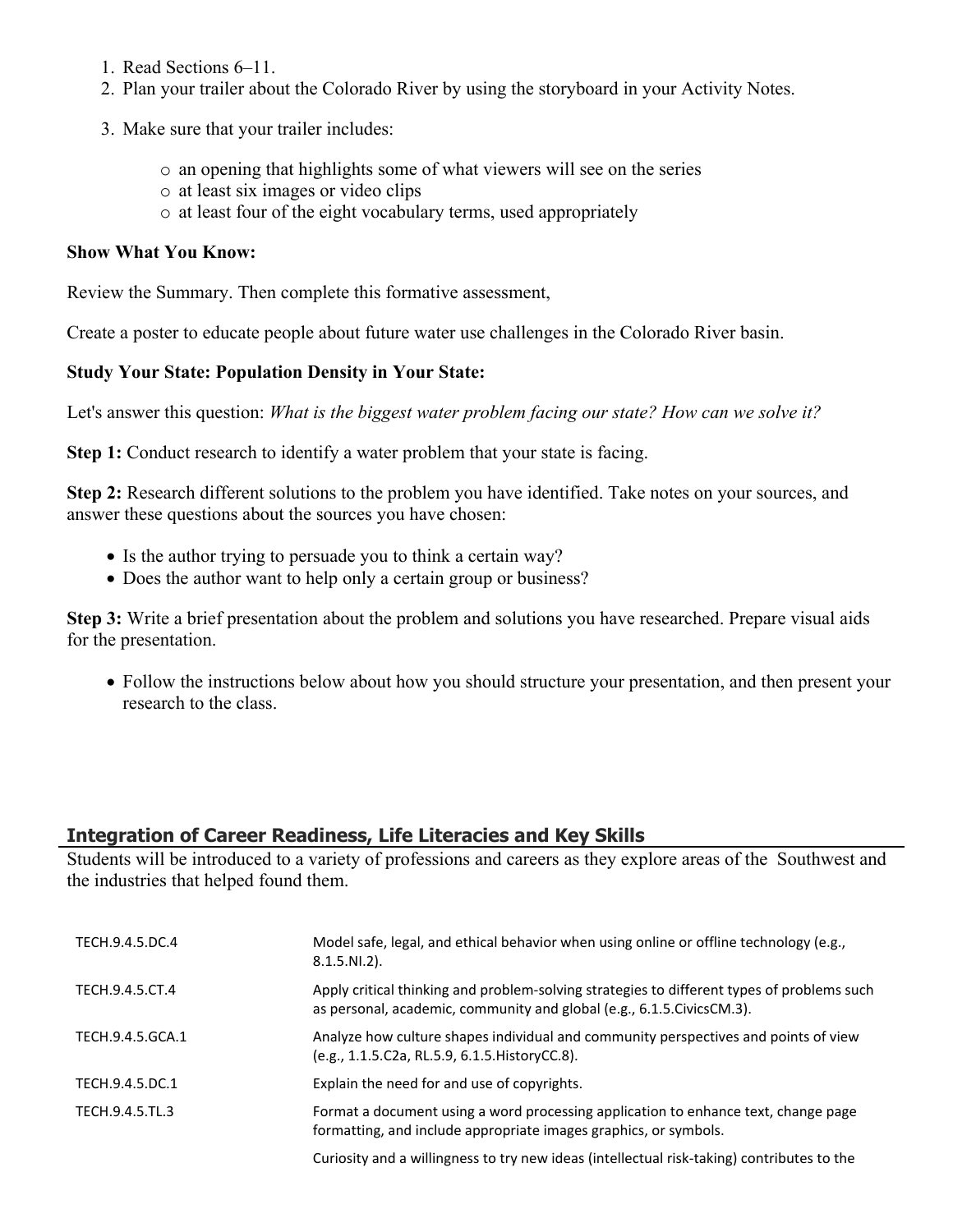|                       | development of creativity and innovation skills.                                                                                                                                                       |
|-----------------------|--------------------------------------------------------------------------------------------------------------------------------------------------------------------------------------------------------|
| <b>TECH.9.4.5.CT</b>  | <b>Critical Thinking and Problem-solving</b>                                                                                                                                                           |
| WRK.9.2.5.CAP         | <b>Career Awareness and Planning</b>                                                                                                                                                                   |
| TECH.9.4.5.TL.4       | Compare and contrast artifacts produced individually to those developed collaboratively<br>(e.g., 1.5.5.CR3a).                                                                                         |
| TECH.9.4.5.CT.1       | Identify and gather relevant data that will aid in the problem-solving process (e.g.,<br>2.1.5.EH.4, 4-ESS3-1, 6.3.5.CivicsPD.2).                                                                      |
| TECH.9.4.5.DC.5       | Identify the characteristics of a positive and negative online identity and the lasting<br>implications of online activity.                                                                            |
|                       | The ability to solve problems effectively begins with gathering data, seeking resources,<br>and applying critical thinking skills.                                                                     |
| TECH.9.4.5.IML.1      | Evaluate digital sources for accuracy, perspective, credibility and relevance (e.g., Social<br>Studies Practice - Gathering and Evaluating Sources).                                                   |
| WRK.9.2.5.CAP.1       | Evaluate personal likes and dislikes and identify careers that might be suited to personal<br>likes.                                                                                                   |
| TECH.9.4.5.Cl.3       | Participate in a brainstorming session with individuals with diverse perspectives to expand<br>one's thinking about a topic of curiosity (e.g., 8.2.5.ED.2, 1.5.5.CR1a).                               |
| TECH.9.4.5.IML.2      | Create a visual representation to organize information about a problem or issue (e.g.,<br>4.MD.B.4, 8.1.5.DA.3).                                                                                       |
| WRK.9.2.5.CAP.2       | Identify how you might like to earn an income.                                                                                                                                                         |
|                       | An individual's passions, aptitude and skills can affect his/her employment and earning<br>potential.                                                                                                  |
| TECH.9.4.5.DC.2       | Provide attribution according to intellectual property rights guidelines using public domain<br>or creative commons media.                                                                             |
| WRK.9.2.5.CAP.3       | Identify qualifications needed to pursue traditional and non-traditional careers and<br>occupations.                                                                                                   |
|                       | Culture and geography can shape an individual's experiences and perspectives.                                                                                                                          |
| TECH.9.4.5.CT.2       | Identify a problem and list the types of individuals and resources (e.g., school, community<br>agencies, governmental, online) that can aid in solving the problem (e.g., 2.1.5.CHSS.1, 4-<br>ESS3-1). |
| <b>TECH.9.4.5.GCA</b> | <b>Global and Cultural Awareness</b>                                                                                                                                                                   |
| TECH.9.4.5.DC.3       | Distinguish between digital images that can be reused freely and those that have copyright<br>restrictions.                                                                                            |
| TECH.9.4.5.TL.5       | Collaborate digitally to produce an artifact (e.g., 1.2.5CR1d).                                                                                                                                        |
| WRK.9.2.5.CAP.4       | Explain the reasons why some jobs and careers require specific training, skills, and<br>certification (e.g., life guards, child care, medicine, education) and examples of these<br>requirements.      |

# **Technology and Design Integration**

Students use digital textbook, other online resources, and Google classroom.

| CS.3-5.8.2.5.ITH.1 | Explain how societal needs and wants influence the development and function of a<br>product and a system. |
|--------------------|-----------------------------------------------------------------------------------------------------------|
|                    | Shared features allow for common troubleshooting strategies that can be effective for<br>many systems.    |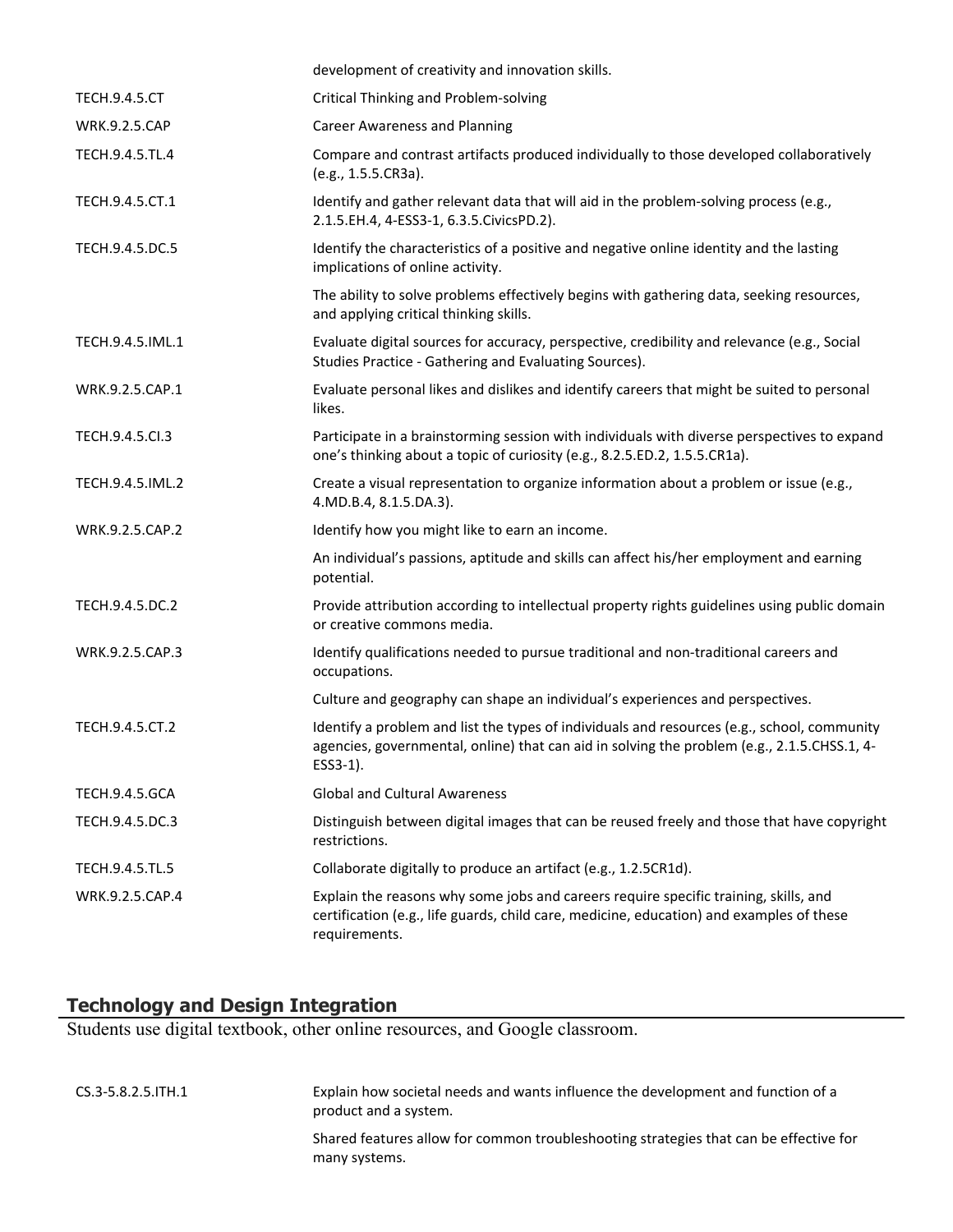| CS.3-5.8.1.5.DA.1   | Collect, organize, and display data in order to highlight relationships or support a claim.                                                                    |
|---------------------|----------------------------------------------------------------------------------------------------------------------------------------------------------------|
| CS.3-5.8.2.5.ETW.4  | Explain the impact that resources, such as energy and materials used to develop<br>technology, have on the environment.                                        |
| CS.3-5.8.2.5.ETW.3  | Explain why human-designed systems, products, and environments need to be constantly<br>monitored, maintained, and improved.                                   |
| CS.3-5.8.2.5. ITH.4 | Describe a technology/tool that has made the way people live easier or has led to a new<br>business or career.                                                 |
|                     | Societal needs and wants determine which new tools are developed to address real-world<br>problems.                                                            |
| CS.3-5.8.2.5.ITH.2  | Evaluate how well a new tool has met its intended purpose and identify any shortcomings<br>it might have.                                                      |
| $CS.3-5.1TH$        | Interaction of Technology and Humans                                                                                                                           |
|                     | A new tool may have favorable or unfavorable results as well as both positive and negative<br>effects on society. Technology spurs new businesses and careers. |
| CS.3-5.8.2.5. ITH.3 | Analyze the effectiveness of a new product or system and identify the positive and/or<br>negative consequences resulting from its use.                         |
| CS.3-5.8.1.5.CS.3   | Identify potential solutions for simple hardware and software problems using common<br>troubleshooting strategies.                                             |
| CS.3-5.8.1.5.DA.3   | Organize and present collected data visually to communicate insights gained from<br>different views of the data.                                               |
| CS.3-5.8.2.5.ETW.1  | Describe how resources such as material, energy, information, time, tools, people, and<br>capital are used in products or systems.                             |
| CS.3-5.8.2.5.ETW.2  | Describe ways that various technologies are used to reduce improper use of resources.                                                                          |

# **Interdisciplinary Connections**

| LA.W.4.7  | Conduct short research projects that build knowledge through investigation of different<br>aspects of a topic.                                                                                                           |
|-----------|--------------------------------------------------------------------------------------------------------------------------------------------------------------------------------------------------------------------------|
| LA.W.4.8  | Recall relevant information from experiences or gather relevant information from print<br>and digital sources; take notes and categorize information, and provide a list of sources.                                     |
| LA.RI.4.4 | Determine the meaning of general academic and domain-specific words or phrases in a<br>text relevant to a grade 4 topic or subject area.                                                                                 |
| LA.RI.4.1 | Refer to details and examples in a text and make relevant connections when explaining<br>what the text says explicitly and when drawing inferences from the text.                                                        |
| LA.W.4.1  | Write opinion pieces on topics or texts, supporting a point of view with reasons and<br>information.                                                                                                                     |
| LA.SL.4.1 | Engage effectively in a range of collaborative discussions (one-on-one, in groups, and<br>teacher-led) with diverse partners on grade 4 topics and texts, building on others' ideas<br>and expressing their own clearly. |
| LA.W.4.2  | Write informative/explanatory texts to examine a topic and convey ideas and information<br>clearly.                                                                                                                      |
| LA.RI.4.2 | Determine the main idea of a text and explain how it is supported by key details;<br>summarize the text.                                                                                                                 |
| LA.RI.4.3 | Explain events, procedures, ideas, or concepts in a historical, scientific, or technical text,<br>including what happened and why, based on specific information in the text.                                            |
| LA.RI.4.5 | Describe the overall structure (e.g., chronology, comparison, cause/effect,                                                                                                                                              |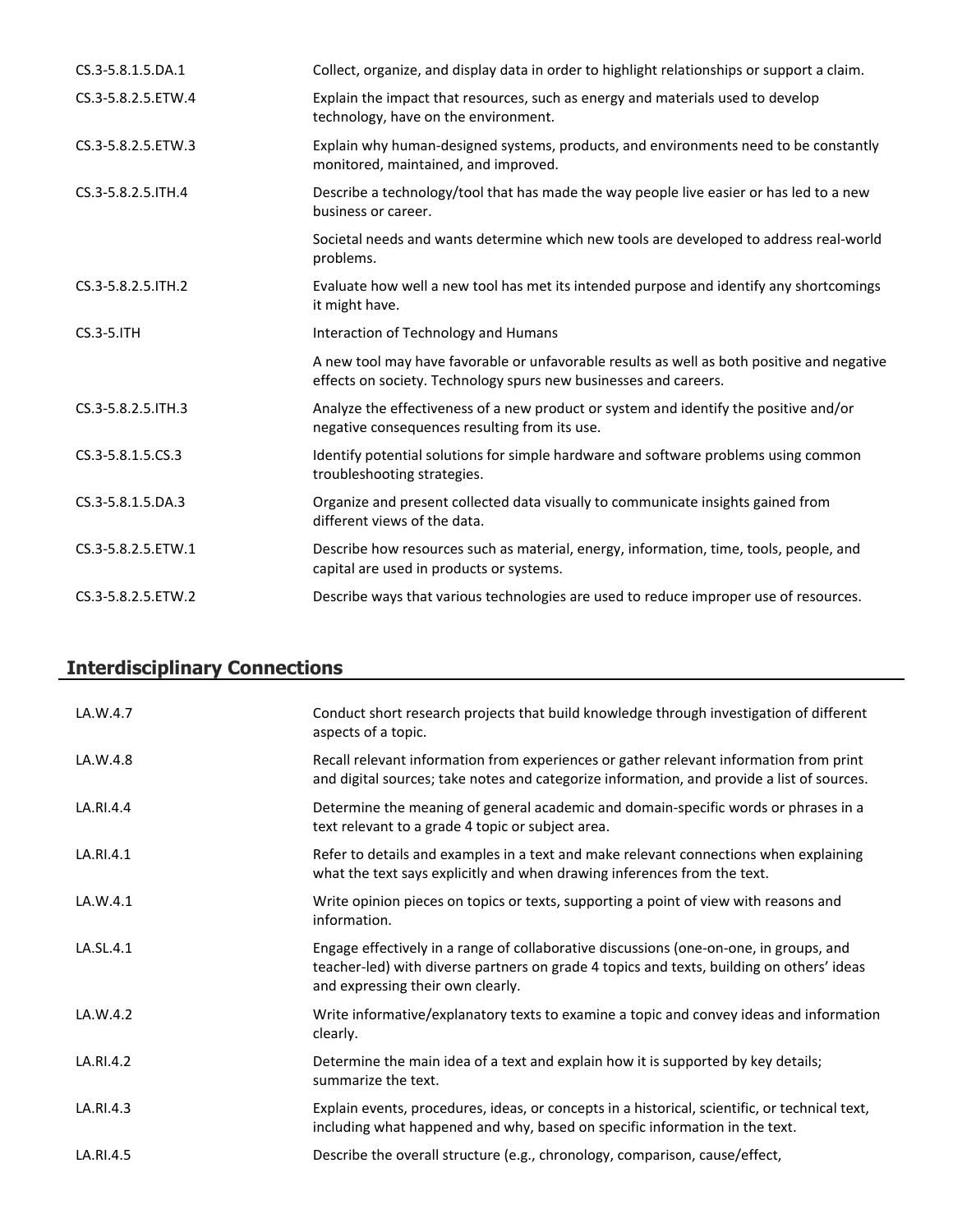|           | problem/solution) of events, ideas, concepts, or information in a text or part of a text.                                                                                                                                                                                    |
|-----------|------------------------------------------------------------------------------------------------------------------------------------------------------------------------------------------------------------------------------------------------------------------------------|
| LA.RI.4.6 | Compare and contrast a firsthand and secondhand account of the same event or topic;<br>describe the differences in focus and the information provided.                                                                                                                       |
| LA.RI.4.7 | Interpret information presented visually, orally, or quantitatively (e.g., in charts, graphs,<br>diagrams, time lines, animations, or interactive elements on Web pages) and explain how<br>the information contributes to an understanding of the text in which it appears. |
| LA.RI.4.8 | Explain how an author uses reasons and evidence to support particular points in a text.                                                                                                                                                                                      |
| LA.RI.4.9 | Integrate and reflect on (e.g., practical knowledge, historical/cultural context, and<br>background knowledge) information from two texts on the same topic in order to write or<br>speak about the subject knowledgeably.                                                   |

# **Differentiation**

Students needing a challenge will be offered additional choices for more in-depth understanding.

Students will be offered different levels of support.

# **Modifications & Accommodations**

IEP and 504 accommodations will be utilized.

# **Benchmark Assessments**

End of unit assessment test

Quiz game questions

TCI Packet guided exploration

**Formative Assessments**

Class discussion

Teacher Observation

project supervision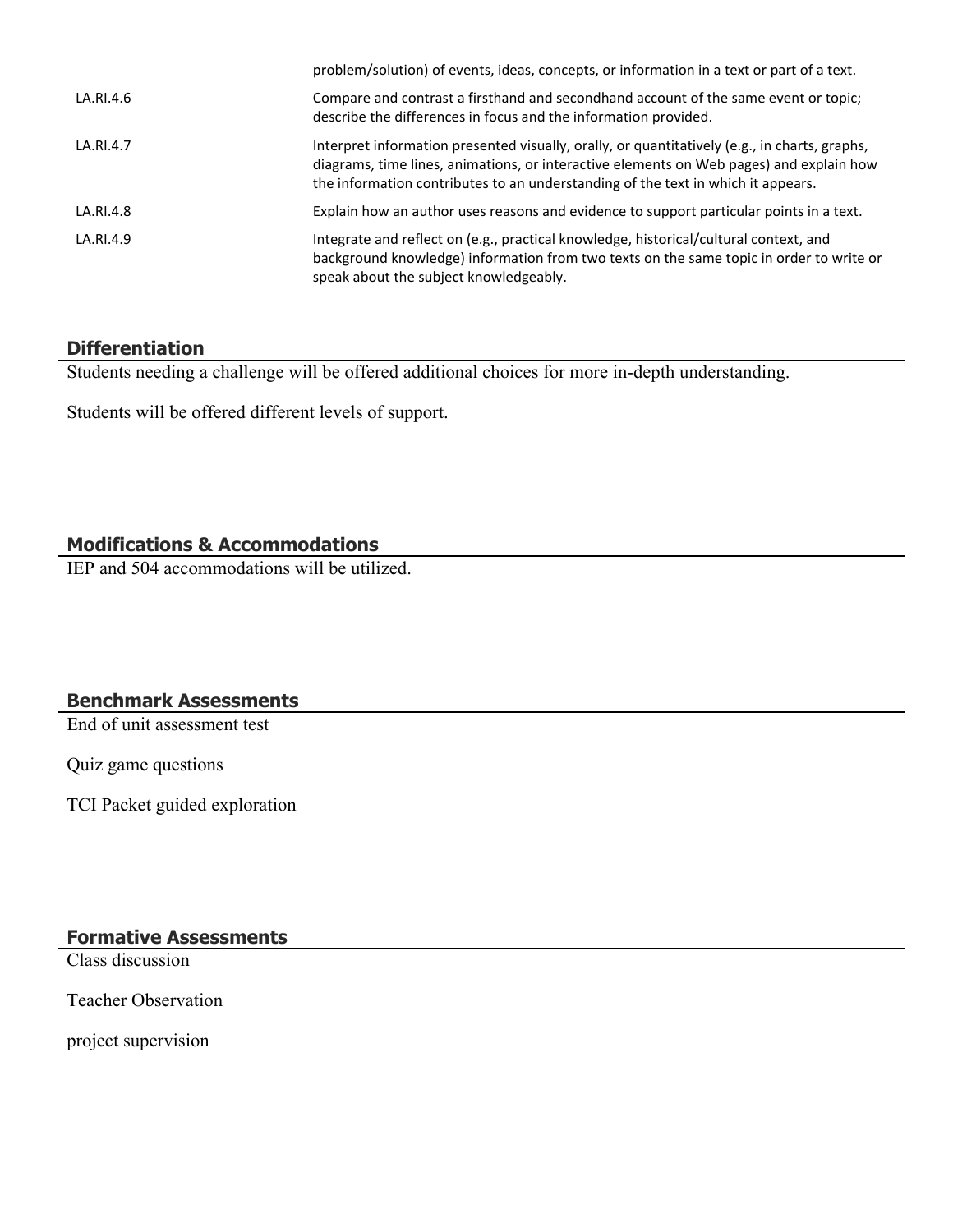End of Unit Assessments

# **Instructional Materials**

TCI Social Studies Alive Textbook series

materials for projects as needed

# **Standards**

| SOC.6.1.5.GeoPP.6      | Compare and contrast the voluntary and involuntary migratory experiences of different<br>groups of people and explain why their experiences differed.                                           |
|------------------------|-------------------------------------------------------------------------------------------------------------------------------------------------------------------------------------------------|
| SOC.6.1.5.GeoHE.3      | Analyze the effects of catastrophic environmental and technological events on human<br>settlements and migration.                                                                               |
| SOC.6.1.5. HistoryCC.4 | Use evidence to document how the interactions among African, European, and Native<br>American groups impacted their respective cultures.                                                        |
| SOC.6.1.5.EconEM.2     | Identify examples of the variety of resources that are used to produce goods and services<br>(i.e., human capital, physical capital, natural resources).                                        |
| SOC.6.1.5. Civics PD.3 | Explain how and why it is important that people from diverse cultures collaborate to find<br>solutions to community, state, national, and global challenges.                                    |
| SOC.6.1.5.GeoPP.2      | Describe how landforms, climate and weather, and availability of resources have impacted<br>where and how people live and work in different regions of New Jersey and the United<br>States.     |
| SOC.6.1.5. HistoryCC.6 | Use multiple sources to make evidence-based inferences on the impact of European<br>colonization on Native American populations, including the Lenni Lenape of New Jersey.                      |
| SOC.6.1.5.GeoSV.2      | Use maps to explain the impact of location and place on the relationships between places<br>in New Jersey, the United States and other countries.                                               |
| SOC.6.1.5. HistoryCC.2 | Use a variety of sources to illustrate how the American identity has evolved over time.                                                                                                         |
| SOC.6.1.5.GeoSV.5      | Use geographic data to examine how the search for natural resources resulted in conflict<br>and cooperation among European colonists and Native American resulting in changes to<br>conditions. |
| SOC.6.1.5.EconNM.3     | Describe how the development of different transportation systems impacted the<br>economies of New Jersey and the United States.                                                                 |
| SOC.6.1.5. Civics PR.4 | Explain how policies are developed to address public problems.                                                                                                                                  |
| SOC.6.1.5.EconNM.2     | Use data to describe how the availability of resources in New Jersey and other regions in<br>the United States have impacted economic opportunities.                                            |
| SOC.6.1.5.GeoPP.5      | Describe how the migration and settlement patterns of Native American groups impacted<br>different regions of the Western Hemisphere.                                                           |
| SOC.6.1.5.GeoPP.1      | Compare and contrast characteristics of regions in the United States based on culture,<br>economics, and physical characteristics to understand the concept of regionalism.                     |